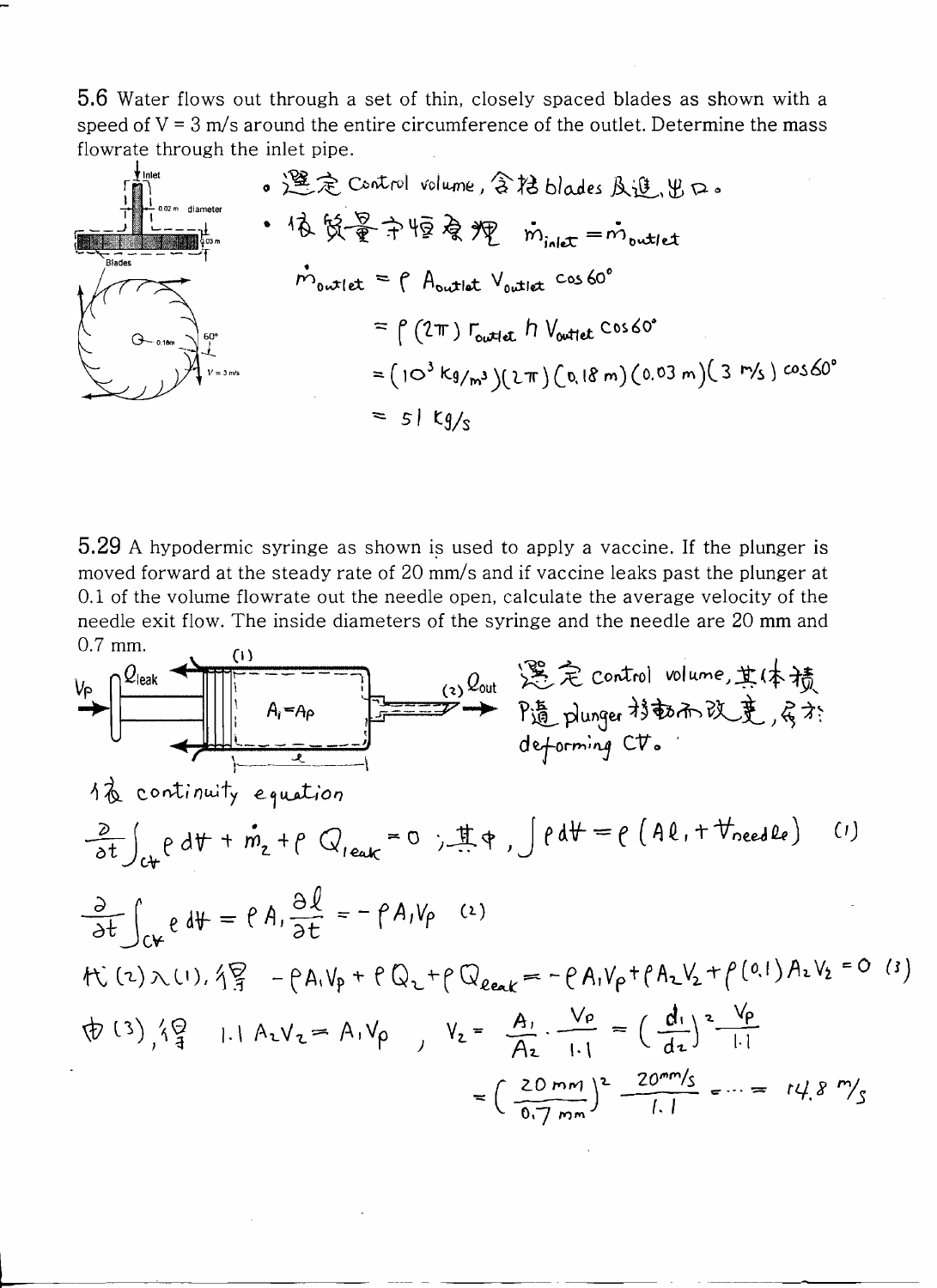5.52 Water flows from a large tank into a dish as shown. (a) If at the instant shown the tank and the water in it weigh  $W_1$  N, what is the tension,  $T_1$ , in the cable supporting the tank? (b) If at the instant shown the dish and the water in it weigh  $W_2$ N, what is the force,  $F_2$ , needed to support the dish?

Vortical, compare: 
$$
t = \frac{1}{2} \cdot \frac{2 \cdot 2 \cdot 2 \cdot 2 \cdot 3 \cdot 1}{52}
$$
  
\n
$$
-\frac{1}{2} \cdot \frac{1}{2} \cdot \frac{1}{2} \cdot \frac{1}{2} \cdot \frac{1}{2} \cdot \frac{1}{2} \cdot \frac{1}{2} \cdot \frac{1}{2} \cdot \frac{1}{2} \cdot \frac{1}{2} \cdot \frac{1}{2} \cdot \frac{1}{2} \cdot \frac{1}{2} \cdot \frac{1}{2} \cdot \frac{1}{2} \cdot \frac{1}{2} \cdot \frac{1}{2} \cdot \frac{1}{2} \cdot \frac{1}{2} \cdot \frac{1}{2} \cdot \frac{1}{2} \cdot \frac{1}{2} \cdot \frac{1}{2} \cdot \frac{1}{2} \cdot \frac{1}{2} \cdot \frac{1}{2} \cdot \frac{1}{2} \cdot \frac{1}{2} \cdot \frac{1}{2} \cdot \frac{1}{2} \cdot \frac{1}{2} \cdot \frac{1}{2} \cdot \frac{1}{2} \cdot \frac{1}{2} \cdot \frac{1}{2} \cdot \frac{1}{2} \cdot \frac{1}{2} \cdot \frac{1}{2} \cdot \frac{1}{2} \cdot \frac{1}{2} \cdot \frac{1}{2} \cdot \frac{1}{2} \cdot \frac{1}{2} \cdot \frac{1}{2} \cdot \frac{1}{2} \cdot \frac{1}{2} \cdot \frac{1}{2} \cdot \frac{1}{2} \cdot \frac{1}{2} \cdot \frac{1}{2} \cdot \frac{1}{2} \cdot \frac{1}{2} \cdot \frac{1}{2} \cdot \frac{1}{2} \cdot \frac{1}{2} \cdot \frac{1}{2} \cdot \frac{1}{2} \cdot \frac{1}{2} \cdot \frac{1}{2} \cdot \frac{1}{2} \cdot \frac{1}{2} \cdot \frac{1}{2} \cdot \frac{1}{2} \cdot \frac{1}{2} \cdot \frac{1}{2} \cdot \frac{1}{2} \cdot \frac{1}{2} \cdot \frac{1}{2} \cdot \frac{1}{2} \cdot \frac{1}{2} \cdot \frac{1}{2} \cdot \frac{1}{2} \cdot \frac{1}{2} \cdot \frac{1}{2} \cdot \frac{1}{2} \cdot \frac{1}{2} \cdot \frac{1}{2} \cdot \frac{1}{2} \cdot \frac{1}{
$$

5.66 The thrust developed to propel the jet ski don as shown is a result of water pumped through the vehicle and exiting as a high-speed water jet. For the conditions shown in the figure, what flowrate is needed to produce a 1.3 kN thrust? Assume the inlet and outlet jets of water are free jets.

$$
\frac{a}{2t} \int u f \frac{d\theta}{dt} + \int_{CS} u f \frac{d\theta}{dt} \cdot dA = \sum F_X
$$
\n
$$
\frac{d}{dt} \int u f \frac{d\theta}{dt} + \int_{CS} u f \frac{d\theta}{dt} \cdot dA = \sum F_X
$$
\n
$$
\frac{d}{dt} \int u \frac{d\theta}{dt} + \int_{CS} u f \frac{d\theta}{dt} \cdot dA = \sum F_X
$$
\n
$$
\frac{d}{dt} \int u \frac{d\theta}{dt} + \int_{CS} u f \frac{d\theta}{dt} \cdot dA = \sum F_X
$$
\n
$$
\frac{d}{dt} \int u \frac{d\theta}{dt} \cdot dA = \int_{CS} u \frac{d\theta}{dt} \cdot dA = \int_{CS} u \frac{d\theta}{dt} \cdot dA
$$
\n
$$
\frac{d}{dt} \int_{C} u \frac{d\theta}{dt} \cdot dA = \int_{C} u \frac{d\theta}{dt} \cdot dA = \int_{C} u \frac{d\theta}{dt} \cdot dA = \int_{C} u \frac{d\theta}{dt} \cdot dA = \int_{C} u \frac{d\theta}{dt} \cdot dA = \int_{C} u \frac{d\theta}{dt} \cdot dA = \int_{C} u \frac{d\theta}{dt} \cdot dA = \int_{C} u \frac{d\theta}{dt} \cdot dA = \int_{C} u \frac{d\theta}{dt} \cdot dA = \int_{C} u \frac{d\theta}{dt} \cdot dA = \int_{C} u \frac{d\theta}{dt} \cdot dA = \int_{C} u \frac{d\theta}{dt} \cdot dA = \int_{C} u \frac{d\theta}{dt} \cdot dA = \int_{C} u \frac{d\theta}{dt} \cdot dA = \int_{C} u \frac{d\theta}{dt} \cdot dA = \int_{C} u \frac{d\theta}{dt} \cdot dA = \int_{C} u \frac{d\theta}{dt} \cdot dA = \int_{C} u \frac{d\theta}{dt} \cdot dA = \int_{C} u \frac{d\theta}{dt} \cdot dA = \int_{C} u \frac{d\theta}{dt} \cdot dA = \int_{C} u \frac{d\theta}{dt} \cdot dA = \int_{C} u \frac{d\theta}{dt} \cdot dA = \int_{C} u \frac{d\theta}{dt} \cdot dA = \int
$$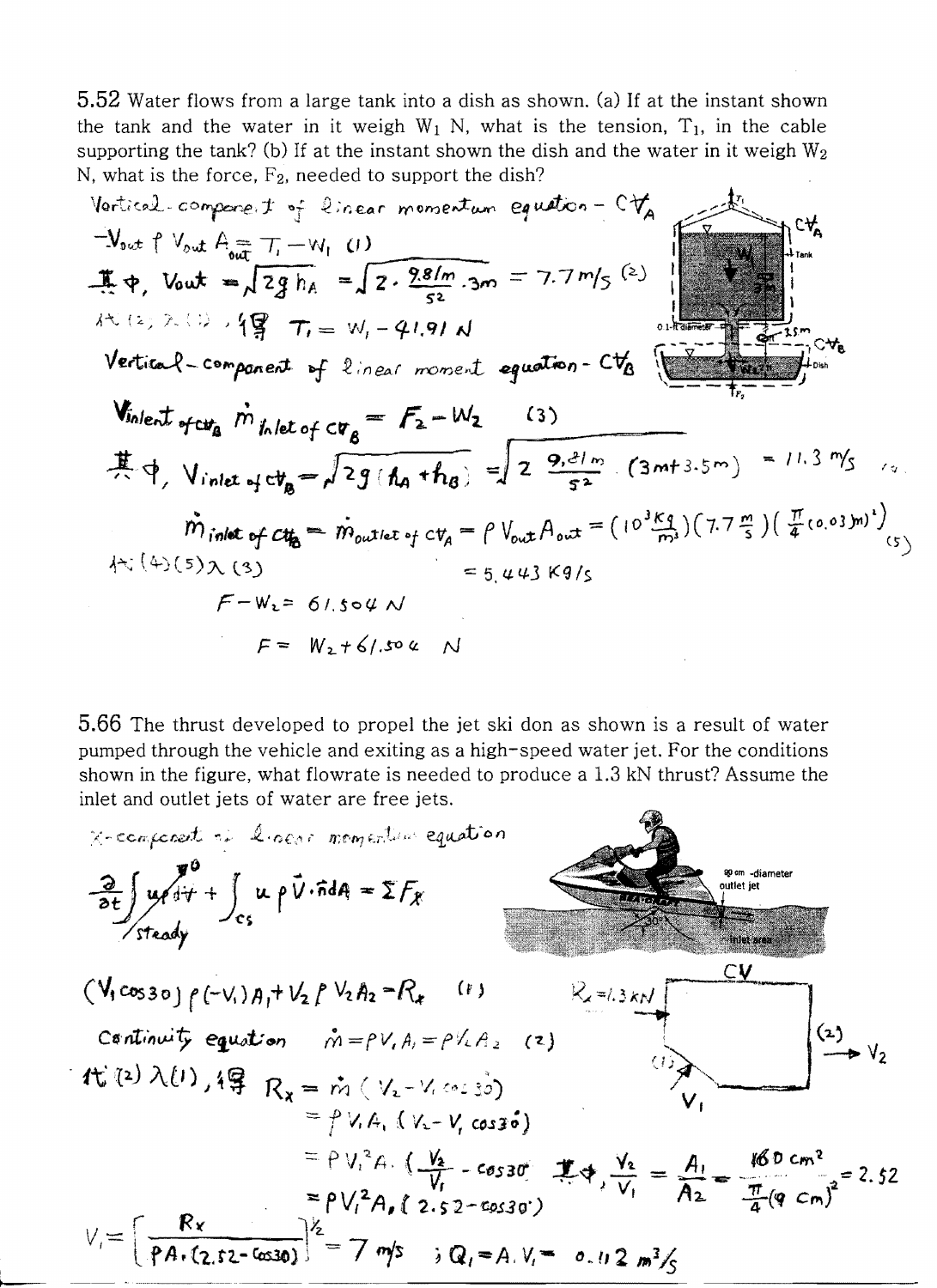5.76 Five liters/s of water enter the rotor along the axis of rotation as shown. The cross-sectional area of each the three nozzle exits normal to the relative velocity os 18 mm<sup>2</sup>. How large is the resisting torque required to hold the rotor stationary? How fast will the rotor spin steadily if the resisting torque is reduced to zero and (a)  $\theta = 0$ <sup>•</sup>, (b)  $θ = 30$ <sup>•</sup>, (c)  $θ = 60$ <sup>°</sup>?

$$
\frac{1}{2} \oint \frac{1}{3} \log \frac{1}{3} \log \frac{1}{3} \log \frac{1}{3} \log \frac{1}{3} \log \frac{1}{3} \log \frac{1}{3} \log \frac{1}{3} \log \frac{1}{3} \log \frac{1}{3} \log \frac{1}{3} \log \frac{1}{3} \log \frac{1}{3} \log \frac{1}{3} \log \frac{1}{3} \log \frac{1}{3} \log \frac{1}{3} \log \frac{1}{3} \log \frac{1}{3} \log \frac{1}{3} \log \frac{1}{3} \log \frac{1}{3} \log \frac{1}{3} \log \frac{1}{3} \log \frac{1}{3} \log \frac{1}{3} \log \frac{1}{3} \log \frac{1}{3} \log \frac{1}{3} \log \frac{1}{3} \log \frac{1}{3} \log \frac{1}{3} \log \frac{1}{3} \log \frac{1}{3} \log \frac{1}{3} \log \frac{1}{3} \log \frac{1}{3} \log \frac{1}{3} \log \frac{1}{3} \log \frac{1}{3} \log \frac{1}{3} \log \frac{1}{3} \log \frac{1}{3} \log \frac{1}{3} \log \frac{1}{3} \log \frac{1}{3} \log \frac{1}{3} \log \frac{1}{3} \log \frac{1}{3} \log \frac{1}{3} \log \frac{1}{3} \log \frac{1}{3} \log \frac{1}{3} \log \frac{1}{3} \log \frac{1}{3} \log \frac{1}{3} \log \frac{1}{3} \log \frac{1}{3} \log \frac{1}{3} \log \frac{1}{3} \log \frac{1}{3} \log \frac{1}{3} \log \frac{1}{3} \log \frac{1}{3} \log \frac{1}{3} \log \frac{1}{3} \log \frac{1}{3} \log \frac{1}{3} \log \frac{1}{3} \log \frac{1}{3} \log \frac{1}{3} \log \frac{1}{3} \log \frac{1}{3} \log \frac{1}{3} \log \frac{1}{3} \log \frac{1}{3} \log \frac{1}{3} \log \frac{1}{3} \log \frac{1}{3} \log \frac{1}{3} \log \frac{1}{3} \log \frac{1}{3} \log \frac{1}{3} \log \frac{1
$$

$$
\omega = \frac{Q \cos \theta}{3 r_2 A_{\text{ro-1}}} = \frac{5x10^{-3} m\%}{3x (0.5m) (18x10^{-6} m^3)}
$$
  
= 185.185 rad/s